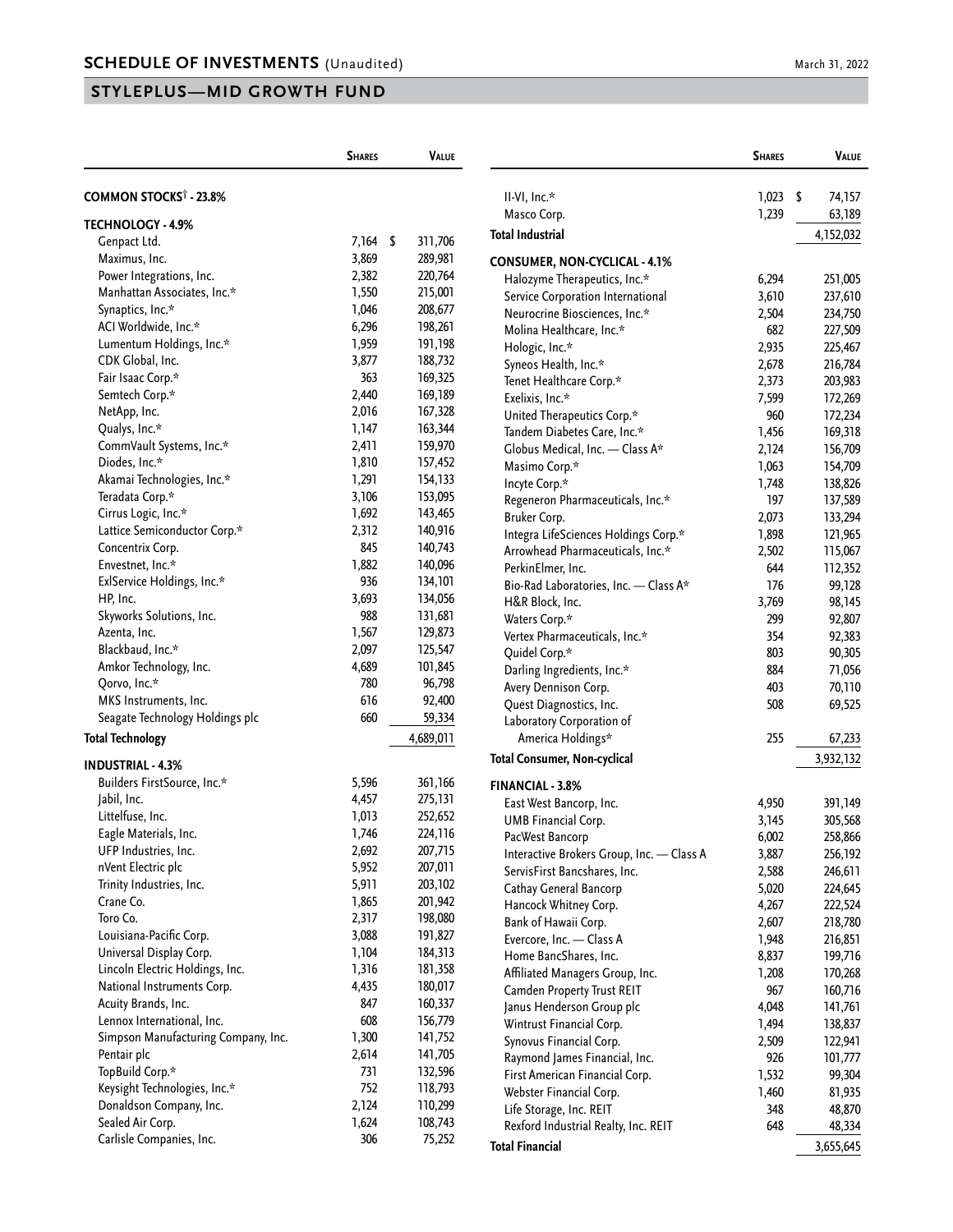## **STYLEPLUS—MID GROWTH FUND**

|                                   | <b>SHARES</b> | VALUE         |
|-----------------------------------|---------------|---------------|
|                                   |               |               |
| <b>CONSUMER, CYCLICAL - 3.5%</b>  |               |               |
| Gentex Corp.                      | 10,377        | \$<br>302,697 |
| Williams-Sonoma, Inc.             | 1,693         | 245,485       |
| Brunswick Corp.                   | 2,978         | 240,891       |
| Jack in the Box, Inc.             | 2,230         | 208,304       |
| Choice Hotels International, Inc. | 1,413         | 200,307       |
| Boyd Gaming Corp.                 | 2,920         | 192,078       |
| NVR, Inc.*                        | 41            | 183,158       |
| Tempur Sealy International, Inc.  | 6,529         | 182,290       |
| Dick's Sporting Goods, Inc.       | 1,819         | 181,936       |
| Mattel, Inc.*                     | 7,840         | 174,126       |
| Deckers Outdoor Corp.*            | 611           | 167,273       |
| RH*                               | 435           | 141,849       |
| AutoNation, Inc.*                 | 1,403         | 139,711       |
| AutoZone, Inc.*                   | 59            | 120,630       |
| YETI Holdings, Inc.*              | 1,800         | 107,964       |
| Scientific Games Corp. - Class A* | 1,815         | 106,631       |
| Papa John's International, Inc.   | 949           | 99,911        |
| Wingstop, Inc.                    | 851           | 99,865        |
| Crocs, Inc.*                      | 1,262         | 96,417        |
| Yum! Brands, Inc.                 | 577           | 68,392        |
| Victoria's Secret & Co.*          | 1,249         | 64,149        |
| <b>Total Consumer, Cyclical</b>   |               | 3,324,064     |
| <b>BASIC MATERIALS - 1.6%</b>     |               |               |
| Steel Dynamics, Inc.              | 5,239         | 437,090       |
| Cleveland-Cliffs, Inc.*           | 9,733         | 313,500       |
| Olin Corp.                        | 5,149         | 269,190       |
| Ingevity Corp.*                   | 3,898         | 249,745       |
| Valvoline, Inc.                   | 5,190         | 163,796       |
| Royal Gold, Inc.                  | 1,029         | 145,377       |
| <b>Total Basic Materials</b>      |               | 1,578,698     |
| <b>ENERGY - 0.9%</b>              |               |               |
| Targa Resources Corp.             | 5,891         | 444,558       |
| Antero Midstream Corp.            | 14,590        | 158,593       |

|                                                                              | <b>SHARES</b> | <b>VALUE</b> |
|------------------------------------------------------------------------------|---------------|--------------|
|                                                                              |               |              |
| CNX Resources Corp.*                                                         | 4,376         | S<br>90,671  |
| Murphy Oil Corp.                                                             | 1,956         | 79,003       |
| PDC Energy, Inc.                                                             | 1,037         | 75,369       |
| <b>Total Energy</b>                                                          |               | 848,194      |
| <b>COMMUNICATIONS - 0.7%</b>                                                 |               |              |
| Ciena Corp.*                                                                 | 3,498         | 212,084      |
| Motorola Solutions, Inc.                                                     | 847           | 205,143      |
| Calix, Inc.*                                                                 | 1,763         | 75,650       |
| F5, Inc.*                                                                    | 358           | 74,804       |
| VeriSign, Inc.*                                                              | 315           | 70,075       |
| <b>Total Communications</b>                                                  |               | 637,756      |
| <b>Total Common Stocks</b>                                                   |               |              |
| (Cost \$22,930,889)                                                          |               | 22,817,532   |
| <b>MUTUAL FUNDS<sup>†</sup> - 72.4%</b>                                      |               |              |
| Guggenheim Strategy Fund II <sup>1</sup>                                     | 1,379,318     | 33,862,266   |
| Guggenheim Strategy Fund III <sup>1</sup><br>Guggenheim Ultra Short Duration | 1,363,215     | 33,589,611   |
| Fund — Institutional Class <sup>1</sup>                                      | 205,652       | 2,013,329    |
| <b>Total Mutual Funds</b>                                                    |               |              |
| (Cost \$70,413,505)                                                          |               | 69,465,206   |
| <b>MONEY MARKET FUND<sup>†</sup> - 4.1%</b>                                  |               |              |
| Dreyfus Treasury Securities                                                  |               |              |
| Cash Management Fund -                                                       |               |              |
| Institutional Shares, 0.12% <sup>2</sup>                                     | 3,921,590     | 3,921,590    |
| <b>Total Money Market Fund</b>                                               |               |              |
| (Cost \$3,921,590)                                                           |               | 3,921,590    |
| Total Investments - 100.3%                                                   |               |              |
| (Cost \$97,265,984)                                                          |               | \$96,204,328 |
| Other Assets & Liabilities, net - (0.3)%                                     |               | (292, 256)   |
| Total Net Assets - 100.0%                                                    |               | \$95,912,072 |
|                                                                              |               |              |

#### **Futures Contracts**

| <b>Description</b>                              | Number of<br><b>Expiration Date</b><br>Contracts |                 | Notional<br>Amount |  | Value and<br>Unrealized<br>Appreciation** |  |
|-------------------------------------------------|--------------------------------------------------|-----------------|--------------------|--|-------------------------------------------|--|
| Equity Futures Contracts Purchased <sup>1</sup> |                                                  |                 |                    |  |                                           |  |
| S&P MidCap 400 Index Mini Futures Contracts     |                                                  | <b>Iun 2022</b> | 1.612.620          |  | 89.528                                    |  |
| NASDAQ-100 Index Mini Futures Contracts         |                                                  | <b>Iun 2022</b> | 594,840            |  | 73,109                                    |  |
| S&P 500 Index Mini Futures Contracts            |                                                  | Jun 2022        | 452,775            |  | 36,362                                    |  |
|                                                 |                                                  |                 | 2,660,235          |  | 198,999                                   |  |

### **Total Return Swap Agreements**

| Counterparty                                          | Index                                       | Tvpe | <b>Financing Rate</b>                    | Payment<br>Frequency | <b>Maturity</b><br>Date | Units  | <b>Notional</b><br>Amount | Value and<br>Unrealized<br><b>Depreciation</b> |
|-------------------------------------------------------|---------------------------------------------|------|------------------------------------------|----------------------|-------------------------|--------|---------------------------|------------------------------------------------|
| <b>OTC Equity Index Swap Agreements</b> <sup>11</sup> |                                             |      |                                          |                      |                         |        |                           |                                                |
| Citibank, N.A.                                        | Russell MidCap Growth<br>Index Total Return | Pav  | 0.63% (Federal Funds<br>$Rate + 0.30\%)$ | At Maturity          | 12/28/22                | 14.430 | \$70,486,510              | $$$ (9,864,377)                                |